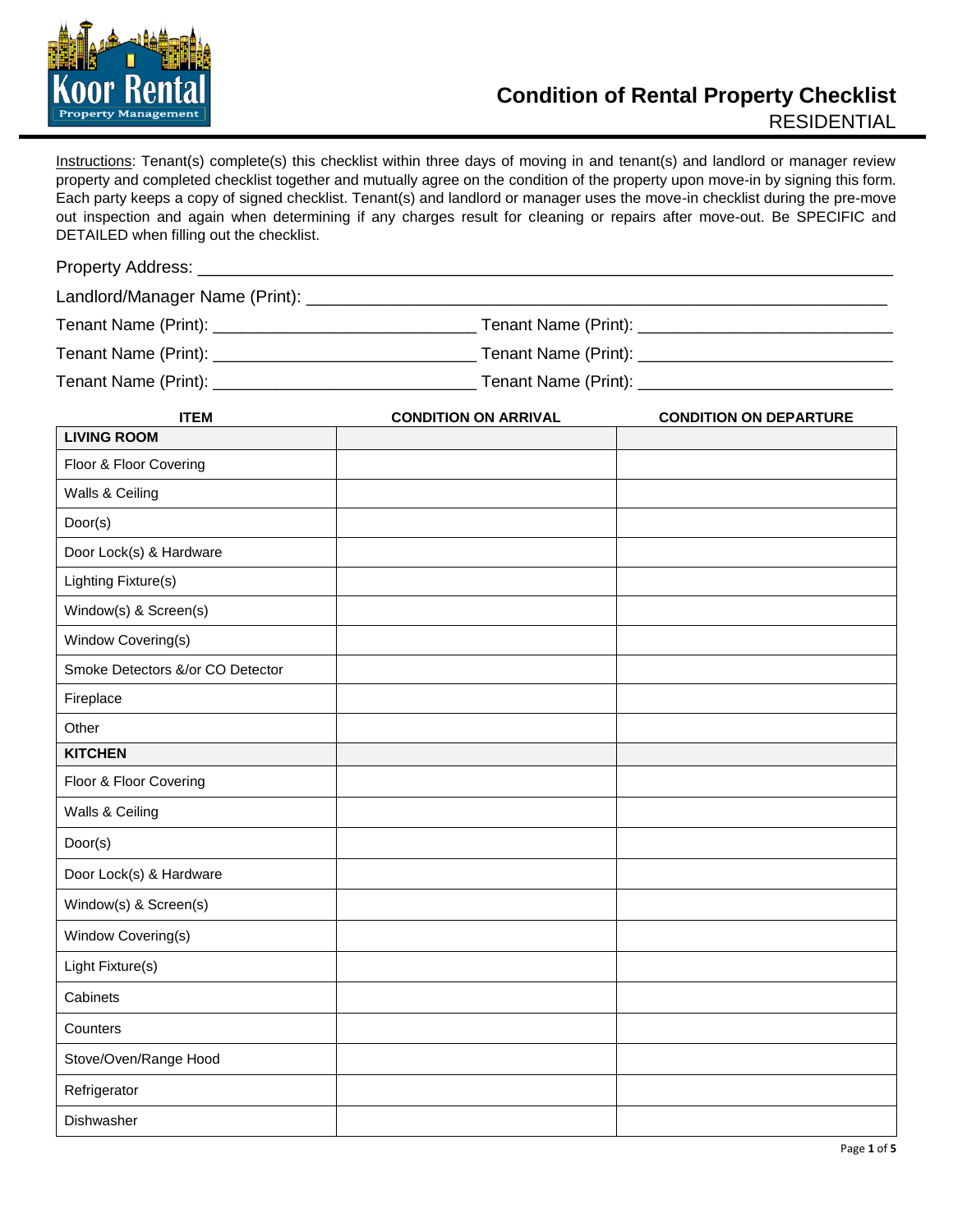| Sink(s) & Plumbing              |  |
|---------------------------------|--|
| Garbage Disposal                |  |
| Smoke Detector &/or CO Detector |  |
| Other                           |  |
| <b>DINING ROOM</b>              |  |
| Floor & Floor Covering(s)       |  |
| Walls & Ceiling                 |  |
| Light Fixture(s)                |  |
| Window(s) & Screen(s)           |  |
| Window Covering(s)              |  |
| Other                           |  |
| <b>BATHROOM#1</b>               |  |
| Floor & Floor Covering(s)       |  |
| Walls & Ceiling                 |  |
| Counters & Surfaces             |  |
| Window(s) & Screen(s)           |  |
| Window Covering(s)              |  |
| Sink & Plumbing                 |  |
| Bathtub/Shower                  |  |
| Toilet                          |  |
| Light Fixture(s)                |  |
| Door(s)                         |  |
| Door Lock(s) & Hardware         |  |
| Other                           |  |
| <b>BATHROOM #2</b>              |  |
| Floor & Floor Covering(s)       |  |
| Walls & Ceiling                 |  |
| Counters & Surfaces             |  |
| Window(s) & Screen(s)           |  |
| Window Covering(s)              |  |
| Sink & Plumbing                 |  |
| Bathtub/Shower                  |  |
| Toilet                          |  |
| Light Fixture(s)                |  |
| Door(s)                         |  |
| Door Lock(s) & Hardware         |  |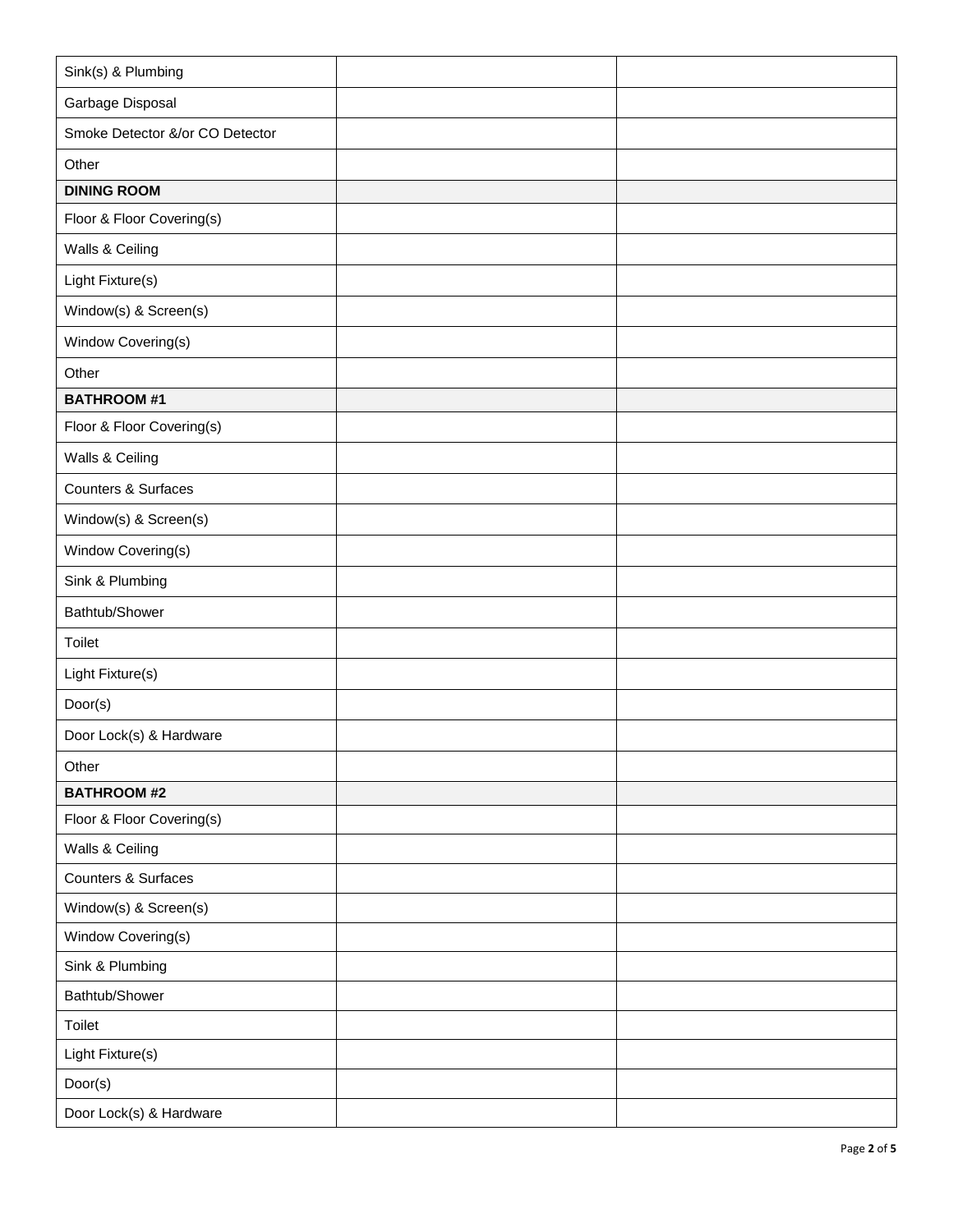| Other                                |  |
|--------------------------------------|--|
| <b>BEDROOM#1</b>                     |  |
| Floor & Floor Covering(s)            |  |
| Walls & Ceiling                      |  |
| Window(s) & Screen(s)                |  |
| Window Covering(s)                   |  |
| Closets(s), including doors & tracks |  |
| Lighting Fixture(s)                  |  |
| Smoke Detector &/or CO Detector      |  |
| Door(s)                              |  |
| Door Lock(s) & Hardware              |  |
| Other                                |  |
| <b>BEDROOM#2</b>                     |  |
| Floor & Floor Covering(s)            |  |
| Walls & Ceiling                      |  |
| Window(s) & Screen(s)                |  |
| Window Covering(s)                   |  |
| Closets(s), including doors & tracks |  |
| Lighting Fixture(s)                  |  |
| Smoke Detector &/or CO Detector      |  |
| Door(s)                              |  |
| Door Lock(s) & Hardware              |  |
| Other                                |  |
| <b>BEDROOM #3</b>                    |  |
| Floor & Floor Covering(s)            |  |
| Walls & Ceiling                      |  |
| Window(s) & Screen(s)                |  |
| Window Covering(s)                   |  |
| Closets(s), including doors & tracks |  |
| Lighting Fixture(s)                  |  |
| Smoke Detector &/or CO Detector      |  |
| Door(s)                              |  |
| Door Lock(s) & Hardware              |  |
| Other                                |  |